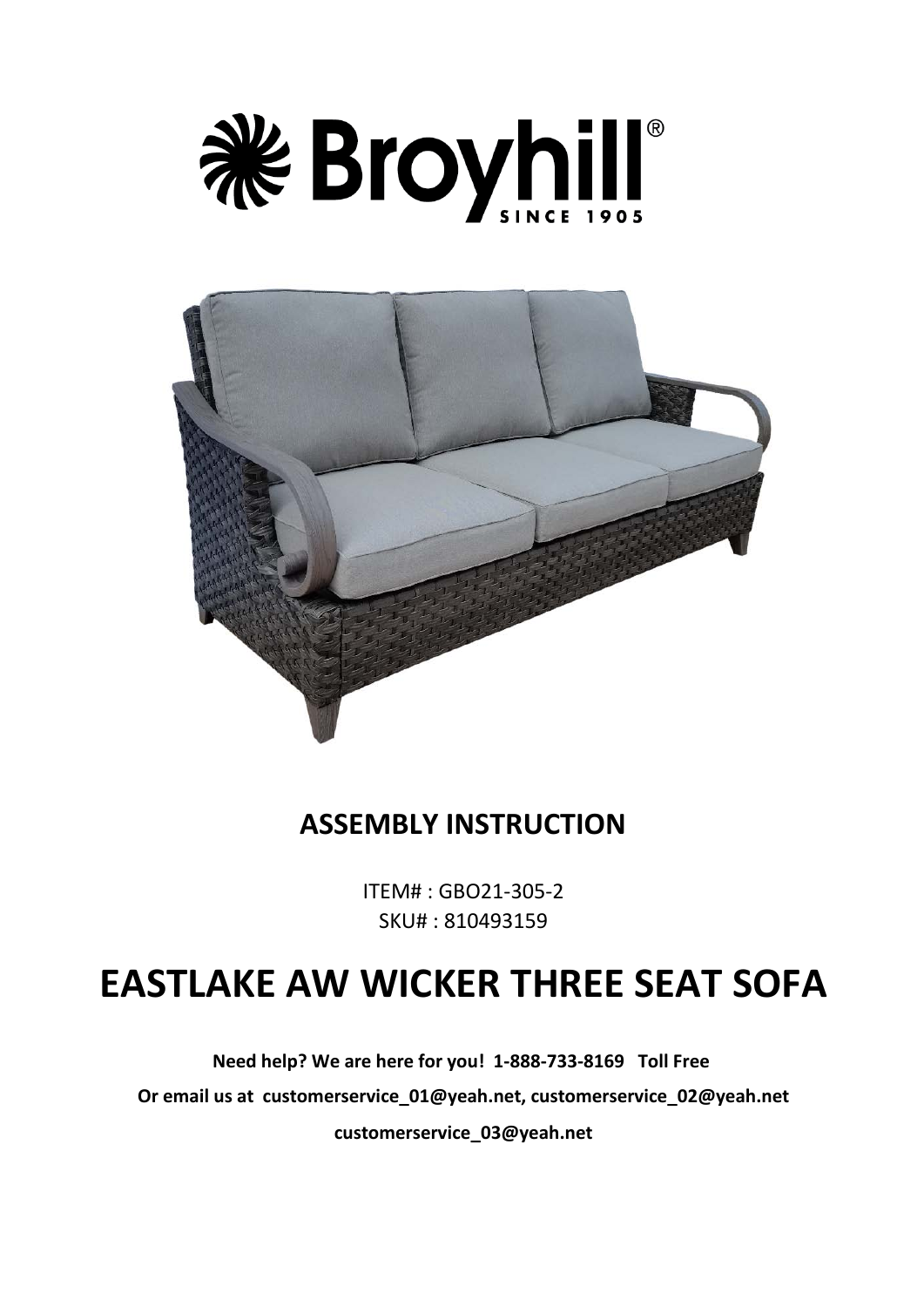# GENERAL BEST PRACTISE FOR ASSEMBLY:

Read all instructions before starting

Clear a flat covered space to being

Always best to do it with a friend

Note that hardware required is provided for every step

Pay attention to orientation

Letter of the part corresponds to a sticker on the products

Number of the hardware corresponds to its letter in the package

Helpful hints provided along the way

### **WARNINGS:** WARNINGS:

**Use the correct screws as indicated. All screws should be hand tight untill the complete piece is assembled ( This will make the assembly process much easier ). Once the piece is fully assembled, then go back and tight all screws with provided tool.**

Keep all children and pets away from assembly area. Children and pets should be supervised when they are in the area of the product construction.

Keep assembly area at least 6 feet from any obstruction such as a fence, garage, house, overhanging branches, laundry line or electrical wires.

Some parts may contain sharp edges. When assembling and using this product, basic safety precautions should always be followed to reduce the risk of personal injury and damage to the product. Please read all instructions before assembly and use.

The sofa is not to be used for standing purposes and will not function as a stool or step-ladder. Use on even surfaces only.

**The sofa is used at weight of 750lb (340.9kg). Improper use of this product or failure to use as directed may result in injury. Not intended for commercial use.**

## **MAINTENANCE** MAINTENANCE:

#### **STAIN RESISTANT CUSHIONS CARE —— KEEP THE CUSHIONS IN STORAGE IN RAINING DAY.**

**SPILLS:** Immediately wipe up the spill using a white damp cloth. Repeat process if necessary until stain is gone. Allow cushions to air dry.

**FABRIC CARE:** Hand wash cold, non-chlorine bleach when needed, lay flat to dry. Cool iron if necessary. Do not dry clean.

#### **ALL WEATHER WICKER PRODUCT CARE**

Before using, clean the product completely with a soft dry towel. When not in use, wipe free of any dirt or loose objects, wash with a mild solution of soap and water, rinse thoroughly and dry completely. Do not use strong detergent or abrasive cleaners. Over time screws can loosen. Occasinally, check screws on the sofa, re-tighten if necessary.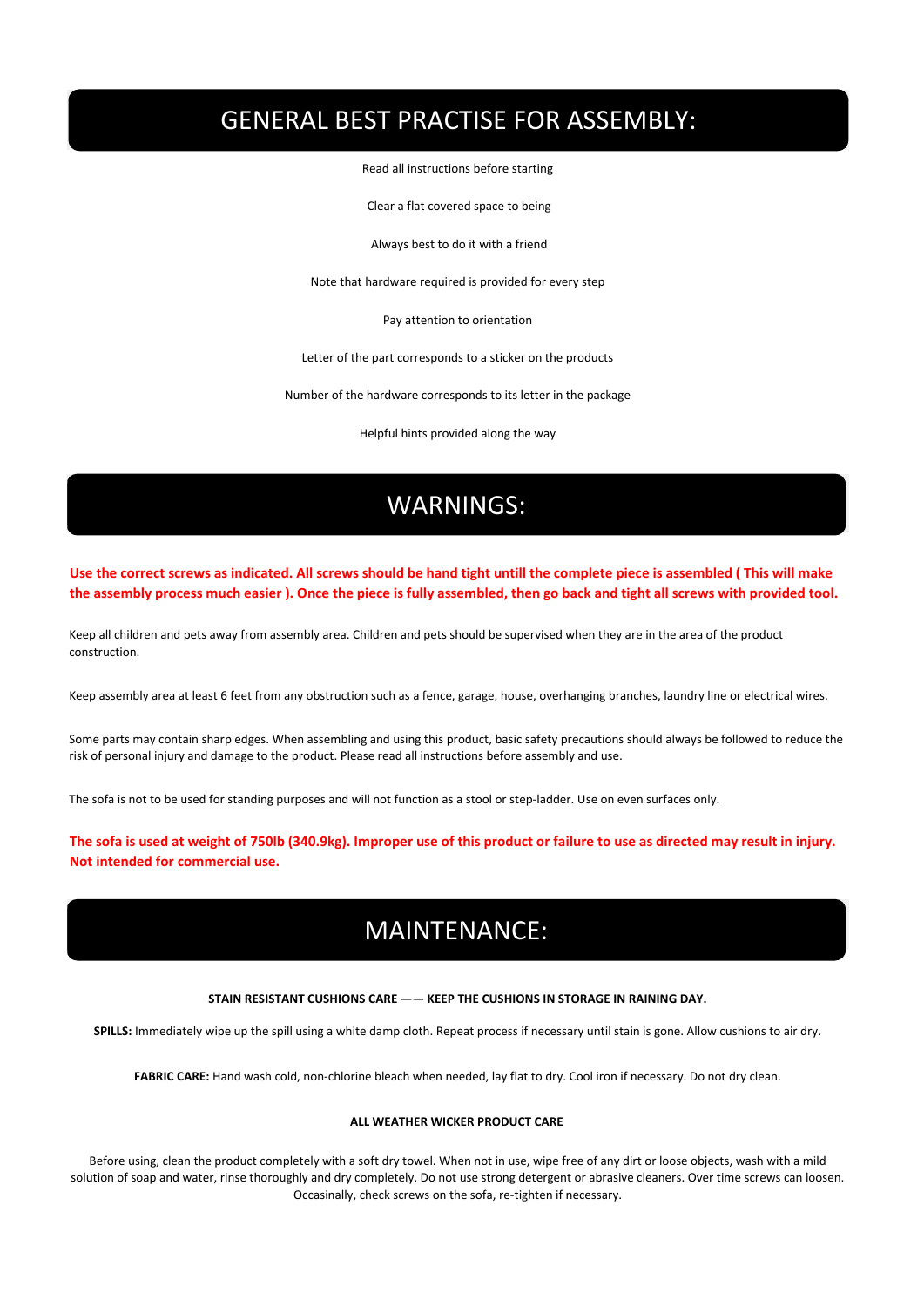# **PARTS LIST:**

| Part No.                | Part       | Qty          | Image | Part No.                | Part                     | Qty         | Image |
|-------------------------|------------|--------------|-------|-------------------------|--------------------------|-------------|-------|
| $\mathbf{1}$            | Right Arm  | 1            |       | $\overline{\mathbf{5}}$ | Screw( $\varphi$ 6x35mm) | 12          |       |
| $\overline{2}$          | Left Arm   | $\mathbf{1}$ |       | $\bf 6$                 | Washer                   | 12          |       |
| $\overline{\mathbf{3}}$ | Sofa Back  | 1            |       | $\overline{7}$          | Seat Cushion             | $\mathsf 3$ |       |
| $\overline{\mathbf{4}}$ | Seat Panel | 1            |       | 8                       | <b>Back Cushion</b>      | $\mathsf 3$ |       |



# PRODUCT FRAME MAP

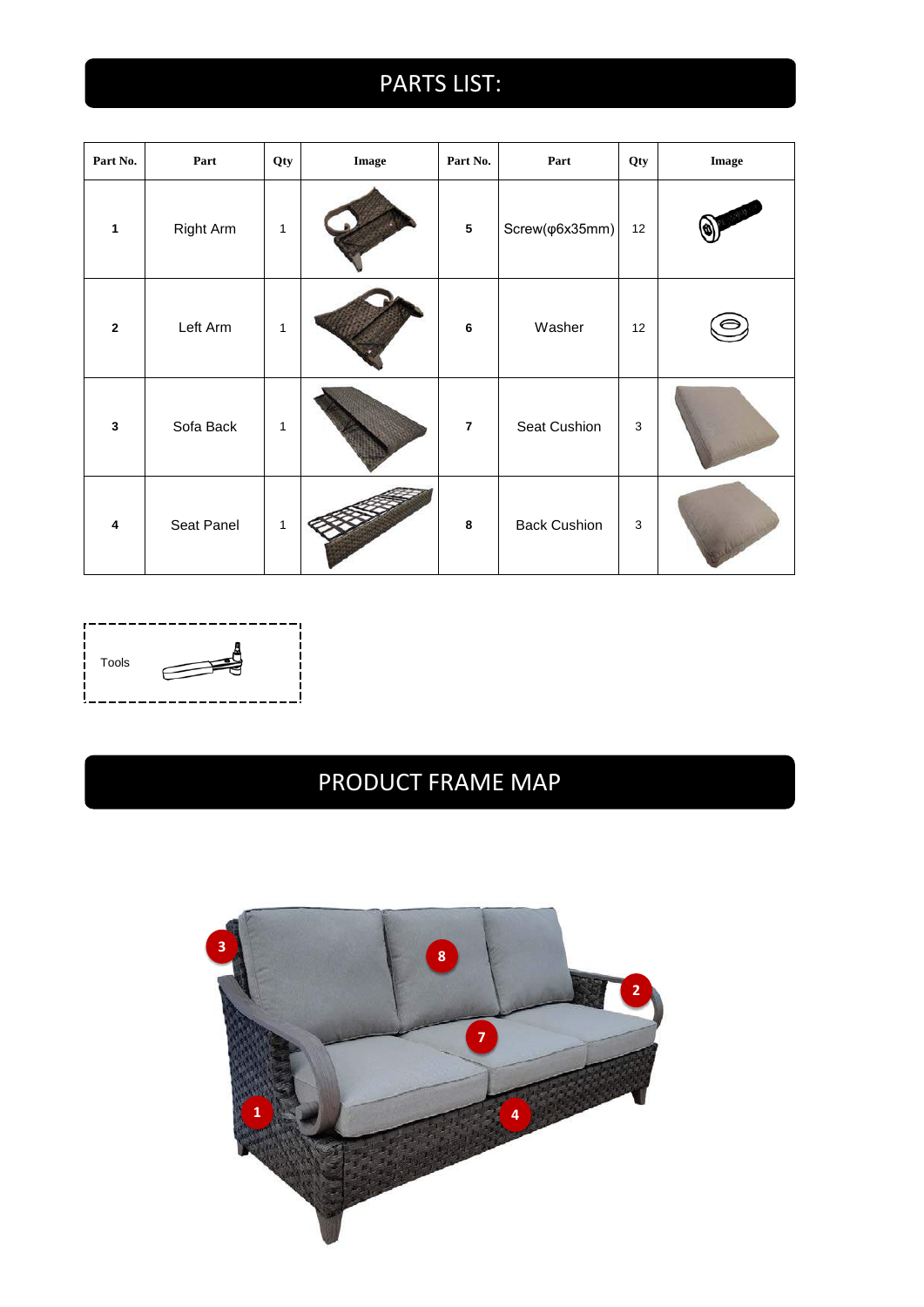# **STEP 1**



STEP 2